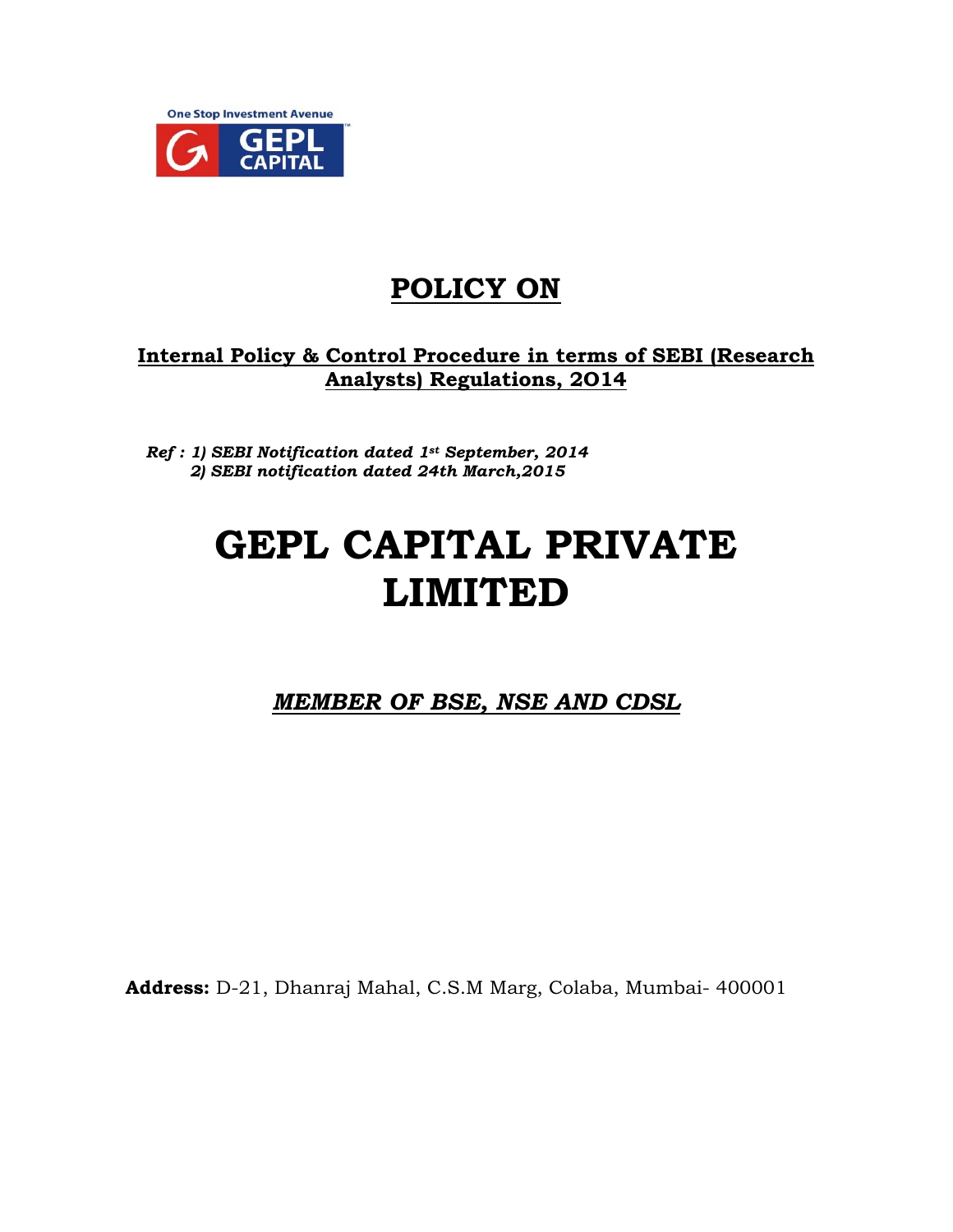# **Internal Policy & Control Procedure in terms of SEBI (Research Analysts) Regulations, 2O14**

With reference to the SEBI circular No. LAD-NRO/GN/20L4-15/07/1414 dated 1st September, 2014, wherein SEBI has notified SEBI (Research Analysts) Regulations, 2014 which shall be effective on/after expiry of 29th November,2O14 (Ninetieth day from the date of their publication if official gazette). These regulations have been introduced by SEBI with the objective of fostering transparency in security research and provide the investors with more reliable and useful information to make investment decisions.

To ensure compliance with SEBI rules and regulations, we being the Stock Broker registered under SEBI, is required to adopt and adhere such Research Analyst Regulation., subject to the following policies and procedures:

## **1) Applicability:**

The policy shall be applicable to all employees of GEPL Capital Private Limited ( GEPL) engaged in Research Department as a Research analyst i.e. a person primarily responsible for preparation or publication of the content of the research report; or providing a research report or Making 'buy sell/hold' recommendation or giving price target or offering an opinion concerning public offer with respect to securities that are listed or to be listed in a Stock Exchange whether or not such person has the job title of 'Research Analyst'.

#### **2) Definitions :**

#### **a) Research Analyst :**

"Research Analyst" means a person who is primarily responsible for,-

- i. Preparation or publication of the content of the research report; or
- ii. Providing research report; or
- iii. Making 'buy/sell/hold' recommendation; or
- iv. Giving price target; or
- v. Offering an opinion concerning public offer,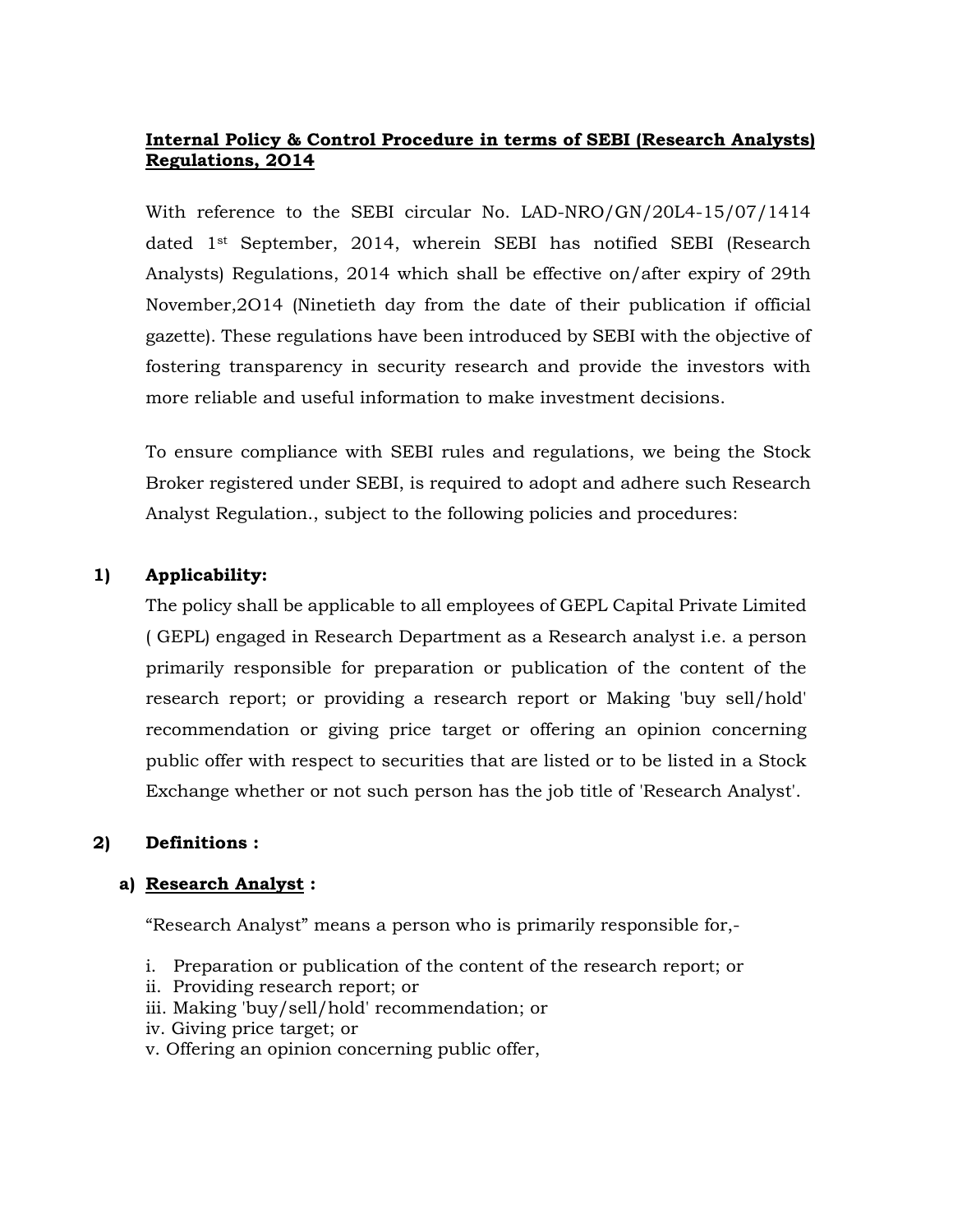with respect to securities that are listed or to be listed in a stock exchange, whether or not any such person has the job title of 'research analyst' and includes any other entities engaged in issuance of research report or research analysis.

*Explanation.*-The term also includes any associated person who reports directly or indirectly to such a research analyst in connection with activities provided above;

#### **b) Research Entity:**

"Research Entity" means an intermediary registered with Board who is also engaged in merchant banking or investment banking or brokerage services or underwriting services and issue research report or research analysis in its own name through the individuals employed by it as research analyst and includes any other intermediary engaged in issuance of research report or research analysis.

#### **c) Research Report**:

"Research Report" means any written or electronic communication that includes research analysis or research recommendation or an opinion concerning securities or public offer, providing a basis for investment decision and does not include the following communications:-

- (i) Comments on general trends in the securities market;
- (ii) Discussions on the broad-based indices;
- (iii) Commentaries on economic, political or market conditions;
- (iv) Periodic reports or other communications prepared for unit holders of mutual fund or alternative investment fund or clients of portfolio managers and investment advisers;
- (v) Internal communications that are not given to current or prospective clients;
- (vi) Communications that constitute offer documents or prospectus that are circulated as per regulations made by the Board;
- (vii) Statistical summaries of financial data of the companies;
- (viii) Technical analysis relating to the demand and supply in a sector or the index;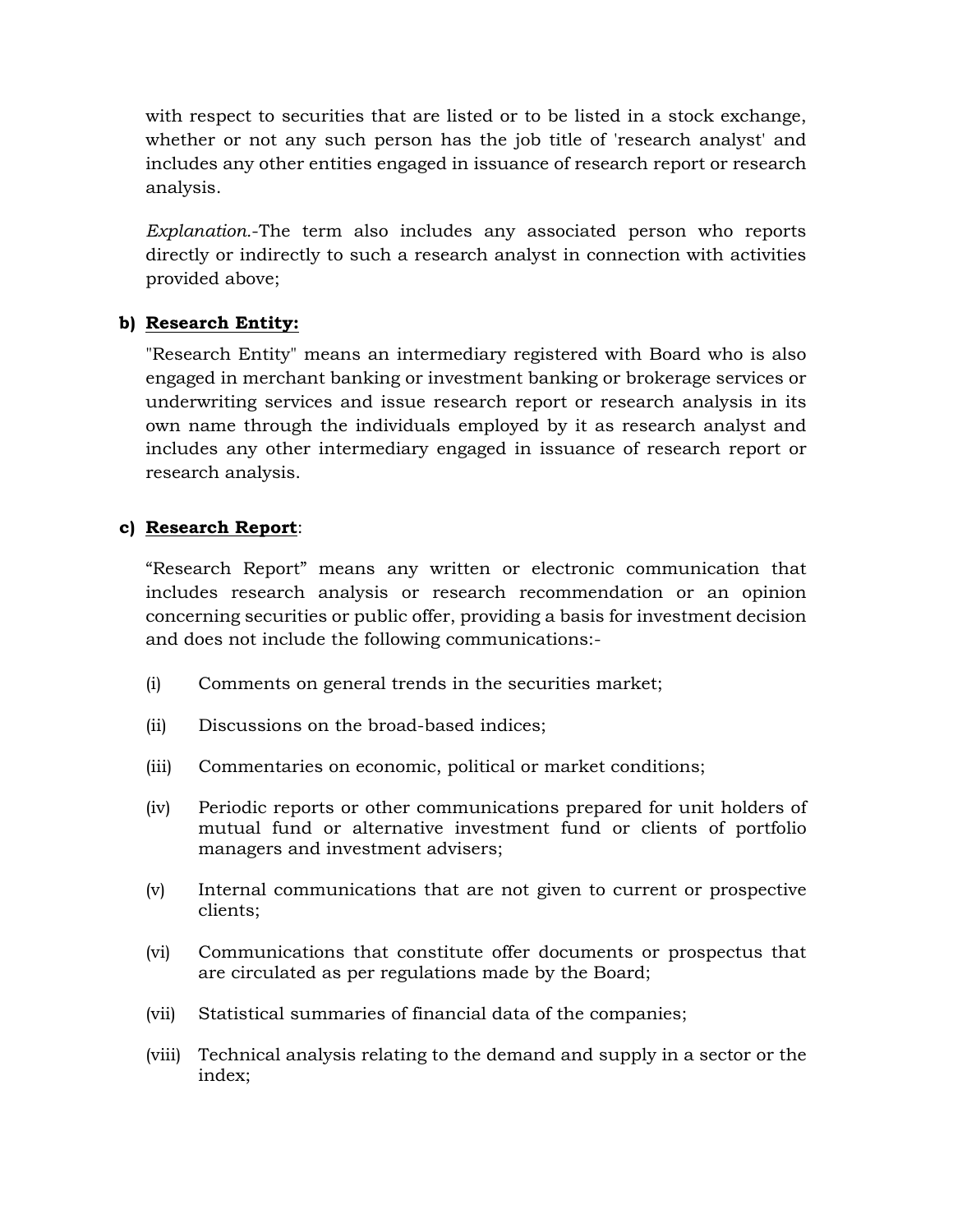#### **d) Significant news or event:**

Significant news or event" means any news or event which is expected to have a material impact on or that reflects a material change to, the subject company's earnings, operations or financial condition, other than unpublished price sensitive information, as specified in the internal policies and procedure of the research analyst or research entity.

#### **e) Subject Company:**

Subject Company" means the company whose securities are the subject of a research report or a public appearance.

#### **f) Senior Management:**

Senior Management shall mean and include Board of Directors and Compliance Officer of GEPL.

#### **g) Third Party Research Report:**

Third Party Research Report" means a research report produced by a person or entity other than Research Analysts of GEPL or by GEPL itself

#### **3) Management of Conflict of Interest and Disclosure Requirements :**

GEPL and its Research Analysts shall maintain arms-length relationship between its research activity and other activities.

#### **I) Limitations on trading by Research Analysts**

- a) personal trading activities of the individuals employed as research analysts shall be monitored, recorded and wherever necessary, shall be subject to a formal approval process.
- b) Research Analysts employed by GEPL or their associates shall not (a) deal / trade in securities recommended /followed by the research analyst within 30 days before and five days after the publication of a research report; (b) deal / trade in securities that the research analyst reviews in a manner contrary to his given recommendation; (c) purchase or receive securities of the issuer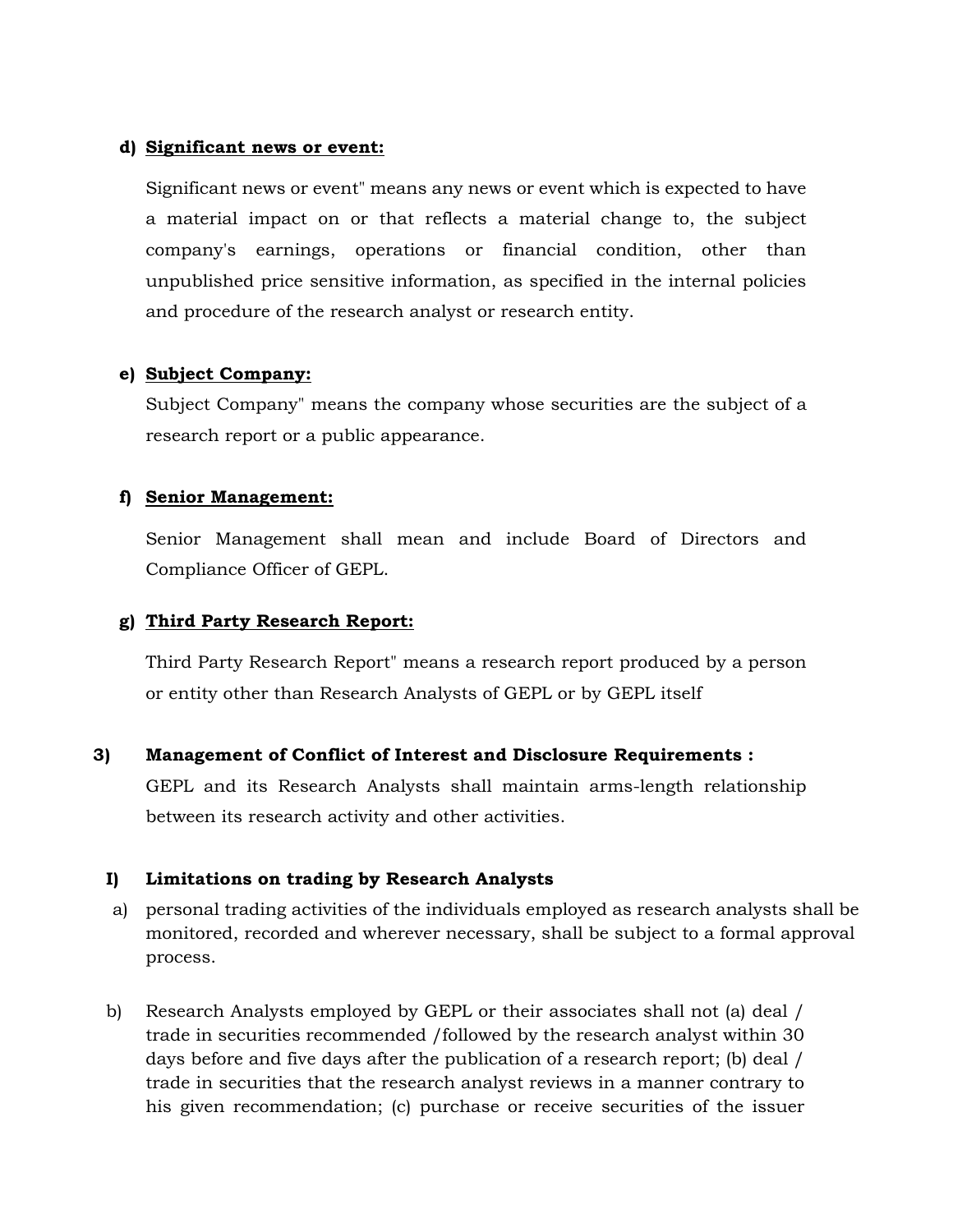before the issuer's initial public offering, if the issuer is principally engaged in the same types of business as companies that the research analyst follows or recommends.

- c) However, the above restrictions to trade/ deal in securities shall not be applicable in case of significant news or event concerning the subject company or based upon an unanticipated significant change in the personal financial circumstances of the research analyst, subject to prior written approval from Compliance Officer.
- d) Further, all the research analysts shall always adhered to the Conflict of lnterest Policy of the Company, developed and implemented by the company pursuant to SEBI Circular dated 27/OS/20L3. For the sake of brevity of this policy the same is not narrated herein, however, this policy shall be read, understood and complied by all Research Analysts in conjunction with the said Conflict of Interest Policy as may be prevalent from time to time.

# **II) Compensation of Research Analysts:**

- a) The Research Analysts in the employment of GEPL shall not be entitled to any bonus, salary or other form of compensation that is based on specific brokerage services transactions.
- b) Further, compensation of all research analysts shall be reviewed, documented and approved annually by Committee of Board of Directors of GEPL. First such review shall be carried on yearly basis.
- c) Such Research Analysts shall perform his/her/their duties independently and shall not be under supervision /control of any employee of brokerage services division of GEPL.

# **III) Limitation on Publication of Research Report, Public Appearance, Conduct of Business etc.**

a) GEPL and/or its Research Analysts shall not publish or distribute research reports / analysis or make public appearance regarding a subject company for which GEPL has acted as a Manager / Co-Manager / Underwriter within a prescribed time period (i.e. 40 days immediately following the day on which securities are priced in case of IPO or 10 days immediately following the day on which securities are priced in case of FPO), unless a prior written approval has been obtained from Compliance Officer.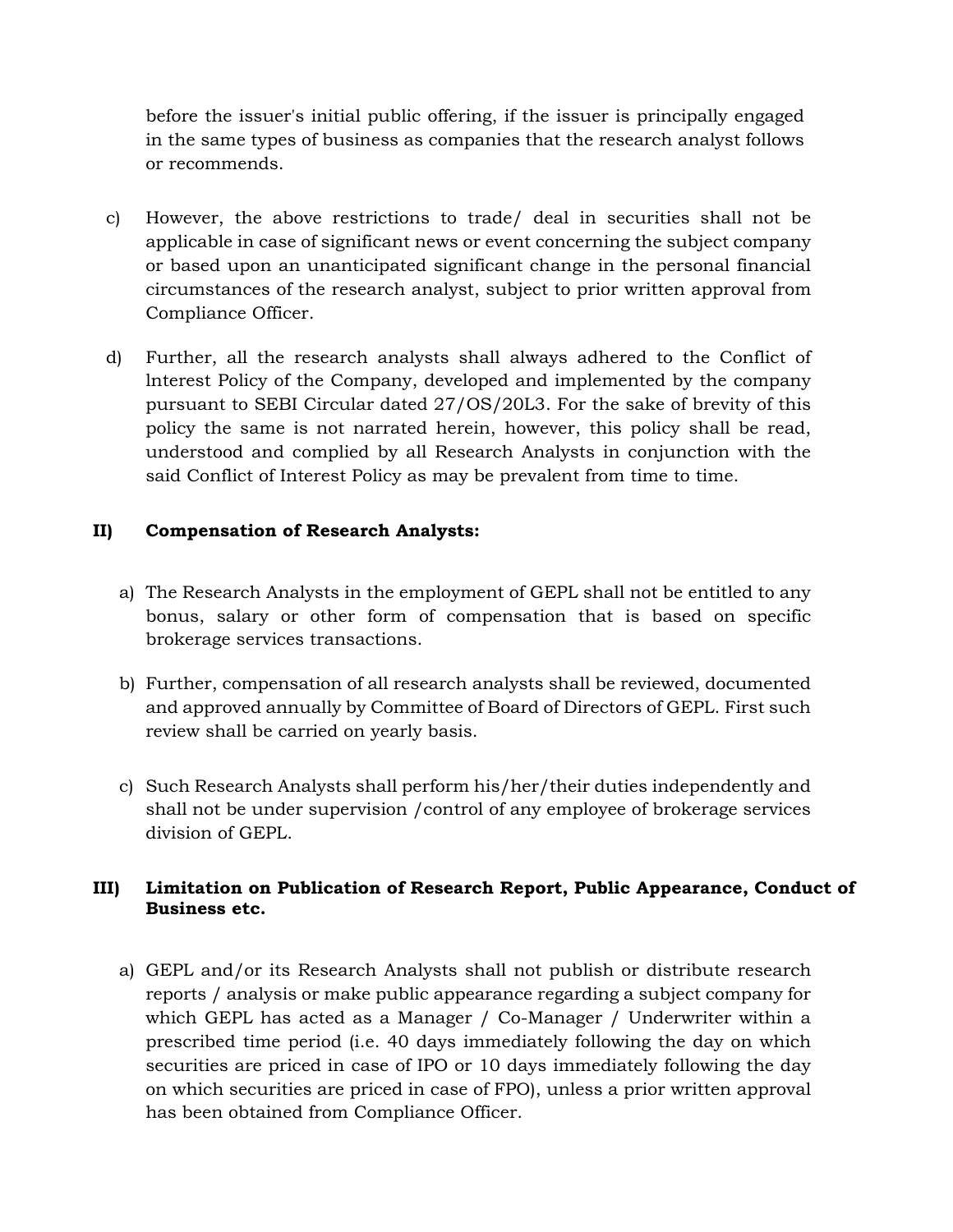- b) In case if GEPL is acting as an underwriter of any IPO/ FPO, it shall not publish or distribute research report or make public appearance regarding that issuer for 25 days from the  $1<sup>st</sup>$  date of public offering of the securities.
- c) In case if GEPL is acting as a Manager or Co-manager of any IPO / FPO, it shall not publish or distribute a research report or make public appearance regarding that issuer within 15 days prior to date of entering into and 15 days after expiration / waiver / termination of a lock-up agreement or such other agreement, unless prior written approval is obtained from Compliance Officer.
- d) The Research Report issued by Research Analysts of GEPL shall be based on adequate documentary research evidence.
- e) GEPL and/or its Research Analysts shall not provide any promise or assurance of favorable review in research report to the Company or Industry as a consideration to commence or influence a business relationship of for the receipt of compensation or other benefits.
- f) GEPL shall ensure that its Research Analysts are separate from other employees who are performing sales trading, dealing, corporate finance advisory or any other activity that may affect the independence of research report.
- g) Research Analysts shall not (a) engage directly / indirectly in any communication with a current or prospective client in the presence of personnel from brokerage service divisions or Company Management (b) engage in sales or marketing related activities related to Brokerage Service divisions nor engage in any communication with a current or prospective client about transactions of such Brokerage Service Division; (c) make any promise or assurance of favorable review in its research report to a company or industry or sector or group of companies or business group as consideration to commence or influence a business relationship or for the receipt of compensation or other benefits; (d) participate in business activities designed to solicit investment banking or merchant banking or brokerage services business such as sales pitches and deal road shows.
- h) Research Analysts shall have adequate documentary basis, supported by research, for preparing a research report.

#### **IV) Disclosures in Research Report**

Research Analysts of GEPL who are engaged in research activity and preparing research report shall disclose all material information about himself or GEPL including the following in its report: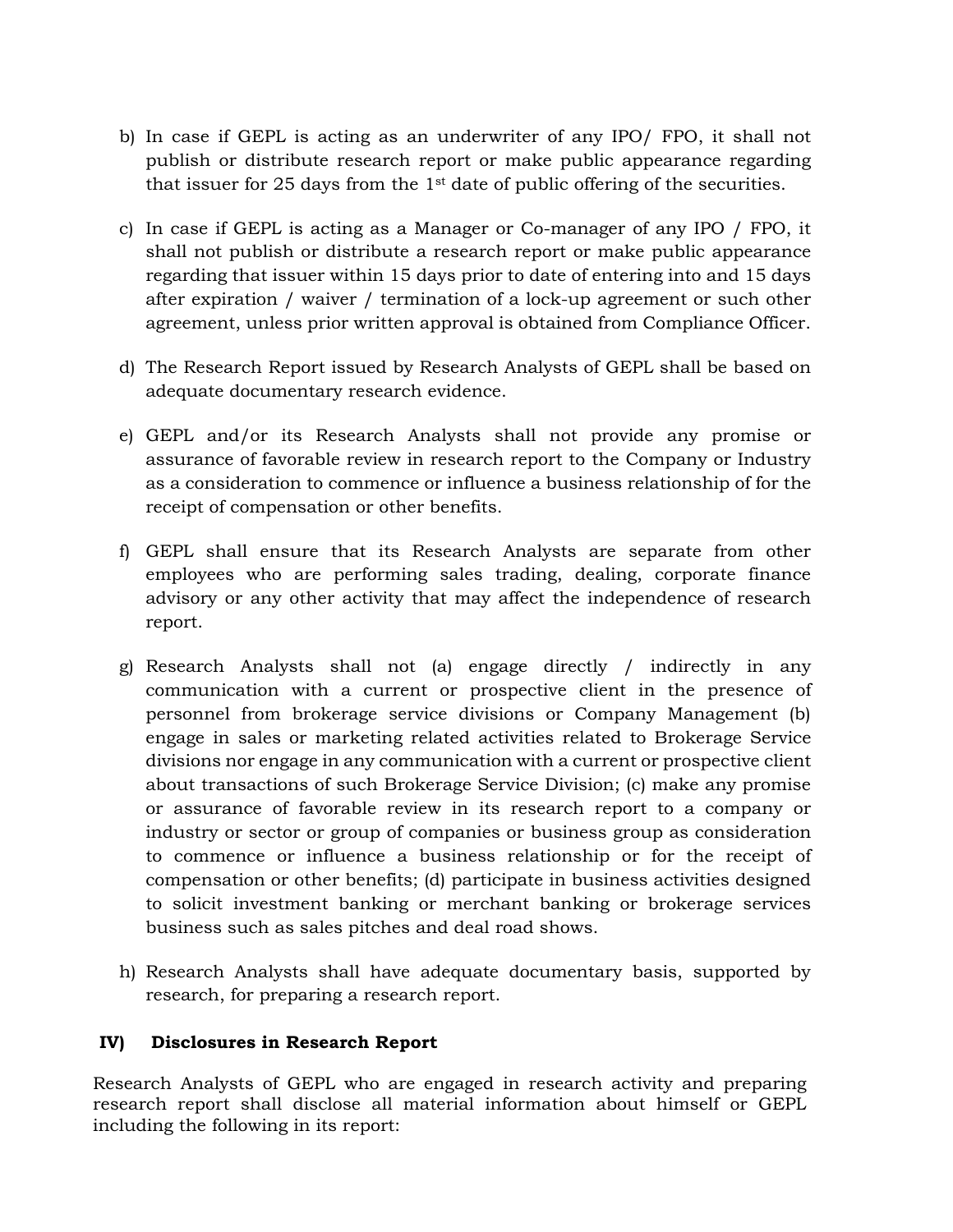- i. Business Activity
- ii. Disciplinary History
- iii. Terms and conditions on which it offers research report
- iv. Details of Associates
- v. Details with respect to Ownership and Material Conflict of Interest such as :
- a) Whether GEPL or any Research Analysts or its/his associate or relatives has any Financial interest in the subject company, if yes, together with nature of such financial interest.
- b) Whether GEPL or any Research Analysts or its/his associate or relatives have actual /beneficial ownership of 1 % or more securities of subject company at the end of the month immediately preceding the date of publication of research report or date of public appearance, as the case may be.
- c) Details of actual / beneficial ownership of one percent or more securities of the subject company, at the end of month immediately preceding the date of publication

the research report or date of public appearance.

- d) Details of any material conflict of interest at the time of publication of research report or at the time of public appearance.
- e) Details of any compensation received by GEPL or Research Analysts or its/his/her/their associates from the subject company in past 12 months.
- f) Details of whether GEPL or its associates have managed or co-managed the public offering of Subject Company in past 12 months.
- g) Details of whether GEPL or its associates have received any compensation for investment banking or merchant banking of brokerage services from the subject company in past 12 months.
- h) Details of whether GEPL or its associates have received any compensation for products or services other than above from the subject company in past 12 months.
- i) Details of any compensation or other benefits received by GEPL or Research Analysts or its/his/her/their associates from the subject company or 3'o party in connection with the research report.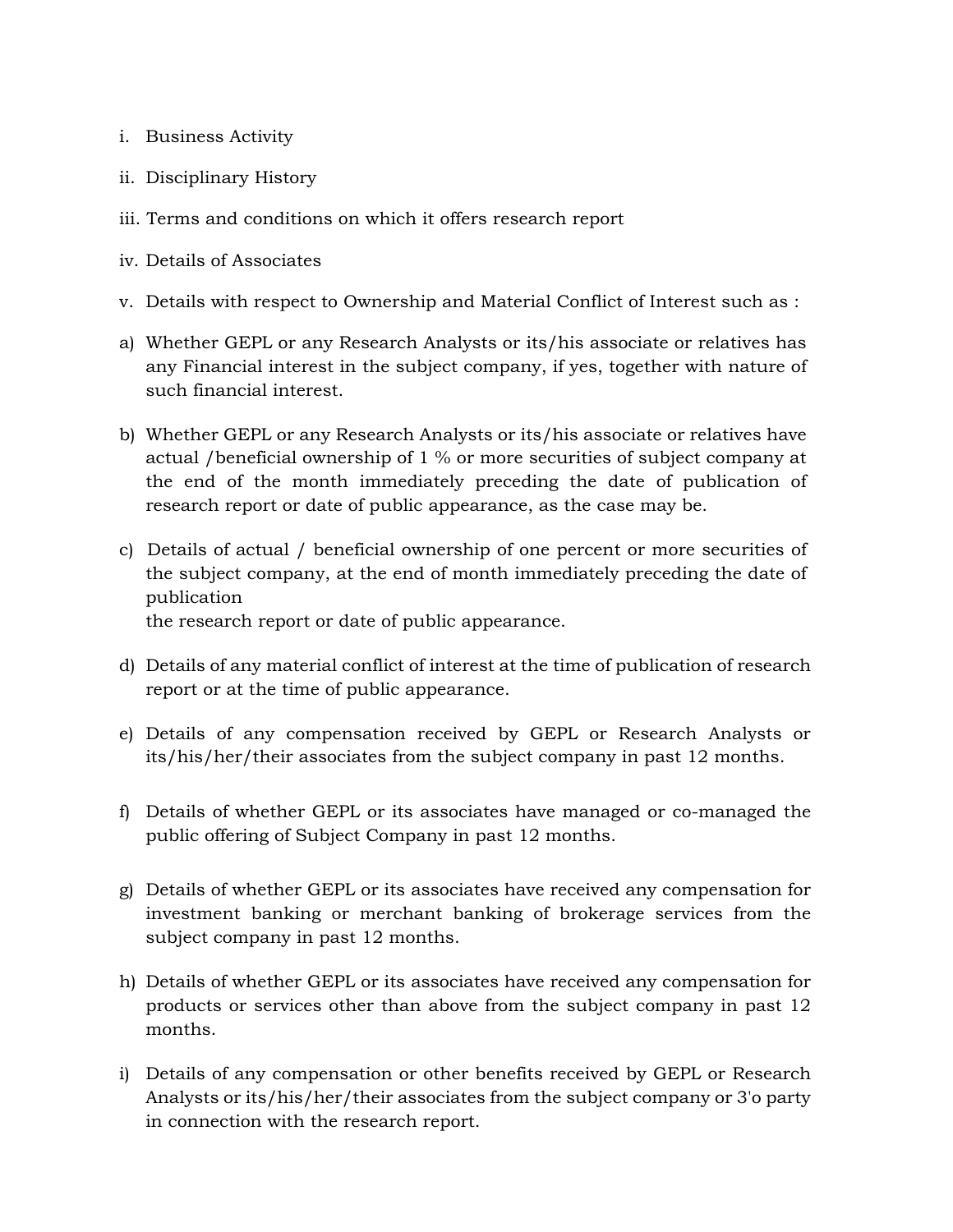- vi. GEPL and / or its Research Analysts shall disclose in public appearance with regard to receipt of compensation (a) whether GEPL or Research Analysts or its/his/her/their associates have received any compensation from the subject company in past 12 months (b) whether the subject company is / was client of GEPL during 12 months preceding the date of distribution of research report and the types of such services provided by GEPL.
- vii. Whether the Research Analysts has served as an officer, director or employee of the subject company.
- viii.Whether GEPL or its Research Analysts has been engaged in market making activity of the subject company.
- ix. Such other disclosures in research reports / public appearance as specified by SEBI under any other regulations.
- x. Such Research Reports reflects the factual information about the subject company and are based on reliable information. Such reports also contain the definition of terms which are used in making recommendations and such terms have been used consistently.
- xi. lf such Research Reports contain either a rating or price target for atleast 1 year, the same shall also provide for the graph of daily closing price of such securities for the period assigned or for a 3 year period, whichever is shorter.
- Xii.Such Research Report shall not be issued selectively to internal trading personnel or to a particular client or group of other clients in advance of other clients who are entitled to receive the research report.
- xiii. In case of distribution of any 3rd party research report, Research Analysts of GEPL shall review such 3<sup>rd</sup> party report for any untrue statement of material fact or any false or misleading information, provided that GEPL or its Research Analysts do not have any direct/indirect business or contractual relationship with such 3rd party research provider.
- xiv. In case, any Research Analysts or Director or employee of GEPL appears in public media and make any recommendation, the disclosure of his / its name, registration status and details of financial interest shall invariably made at the time of making such recommendation or offering any opinion in his personal capacity, responding to any queries of audience or journalists in personal capacity and communicating the research report or its substance through public media.